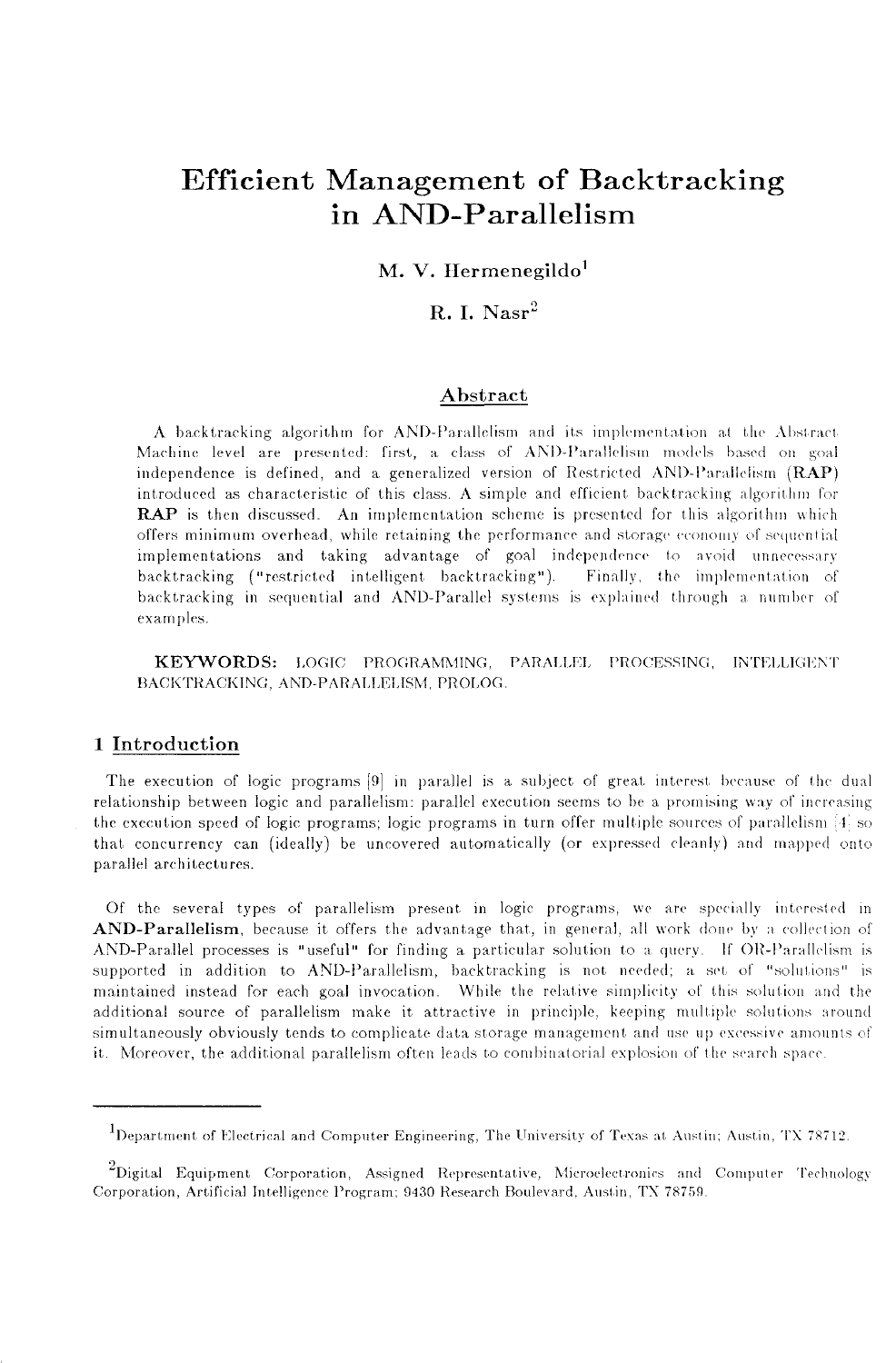As an alternative, we have presented a parallel abstract machine [7] [8] capable of implementing AND-Parallelism with very similar storage efficiencies and sequential-mode speed to that of the best sequential implementations. This is achieved in part by using backtracking rather than OR-Parallelism in the management of alternative paths in the search tree, and by implementing a stacking strategy with full space recovery on backtracking, as in sequential systems. In this paper we will deal with the problem of finding a suitable backtracking algorithm for this very general model of AND-Parallel execution, which can be implemented with minimum overhead, is compatible with the storage management strategy, and still takes advantage of the information available at run-time regarding goal independence in order to avoid unnecessary backtracking.

The organization of the paper is as follows: first, we will introduce "goal independence" models of AND-Parallelism and present a generalized version of Restricted AND-Parallelism **(RAP)** as a typical representative of this class. An efficient backtracking algorithm will then be elaborated for **RAP.** We will also study a suitable implementation strategy for this scheme capable of retaining most of the efficiency of sequential systems. Finally, some conclusions will be presented.

#### 2 A General Model for AND-Parallelism: Goal Independence

Conery !5j showed how "brute force" exploitation of AND-Parallelism (i.e. the automatic scheduling of a process for every goal in the body of a clause) leads to binding conflicts if the goals involved have variables in common. This can occur even in cases where the goals appear not to share variables at all. Consider the following clause:

 $crew(X,Y) := pilot(X)$ , radio operator(Y).

During the resolution of a query of the form "?-  $\text{crew}(X,X)$ ." (looking for a person who is a pilot and can also operate a radio) X and Y in the clause above are coerced to be the same through unification. Thus, we cannot go ahead and evaluate " $p11ot(X)$ " and "radio operator $(Y)$ " in parallel (AND-Parallelism) because of the potential of conflicting instantiations for the identical variables X and Y.

Many approaches have been proposed in order to detect and deal with these variable binding conflicts either at compile-time or at run-time. Some of them, attempt to solve these conflicts without variable annotations and with minimal (or no) information from the user [5] [1] [6]. In other approaches, the user is required to annotate some variables or goals in the program in order to identify goals as "readers" or "writers" for each variable. This and other techniques are used in Concurrent Prolog [11], Parlog  $[2]$ , IC-Prolog  $[3]$ , Delta-Prolog  $[10]$  etc.

Although an interesting issue, we will not be concerned in this paper with the origin of these annotations. Instead, we will concentrate on dealing with how execution proceeds once a set of goals has been determined as being (variable-wise) independent, (i.e. after determining that they can be run in parallel with no conflicts) and, in particular, on how backtracking can still be efficiently supported in such an environment<sup>4</sup>. Consequently, rather than analyzing a particular source-level language, we will focus on an *intermediate code level* useful for a variety of programming languages, and we will pursue development of an efficient execution model for it. This level, which will be discussed in the next section, can be best described as *horn clauses augmented with literal-level conditional control expressions.* Such control expressions can, for example, be generated when a static analysis uncovers parallel execution potential. Alternatively, the source language could provide the user with the syntactic tools to explicitly trigger their generation.

<sup>&</sup>lt;sup>4</sup>This is in contrast with other approaches [11] [2] where "don't know" non-determinism has been given up in order to improve efficiency or simplify the implementation.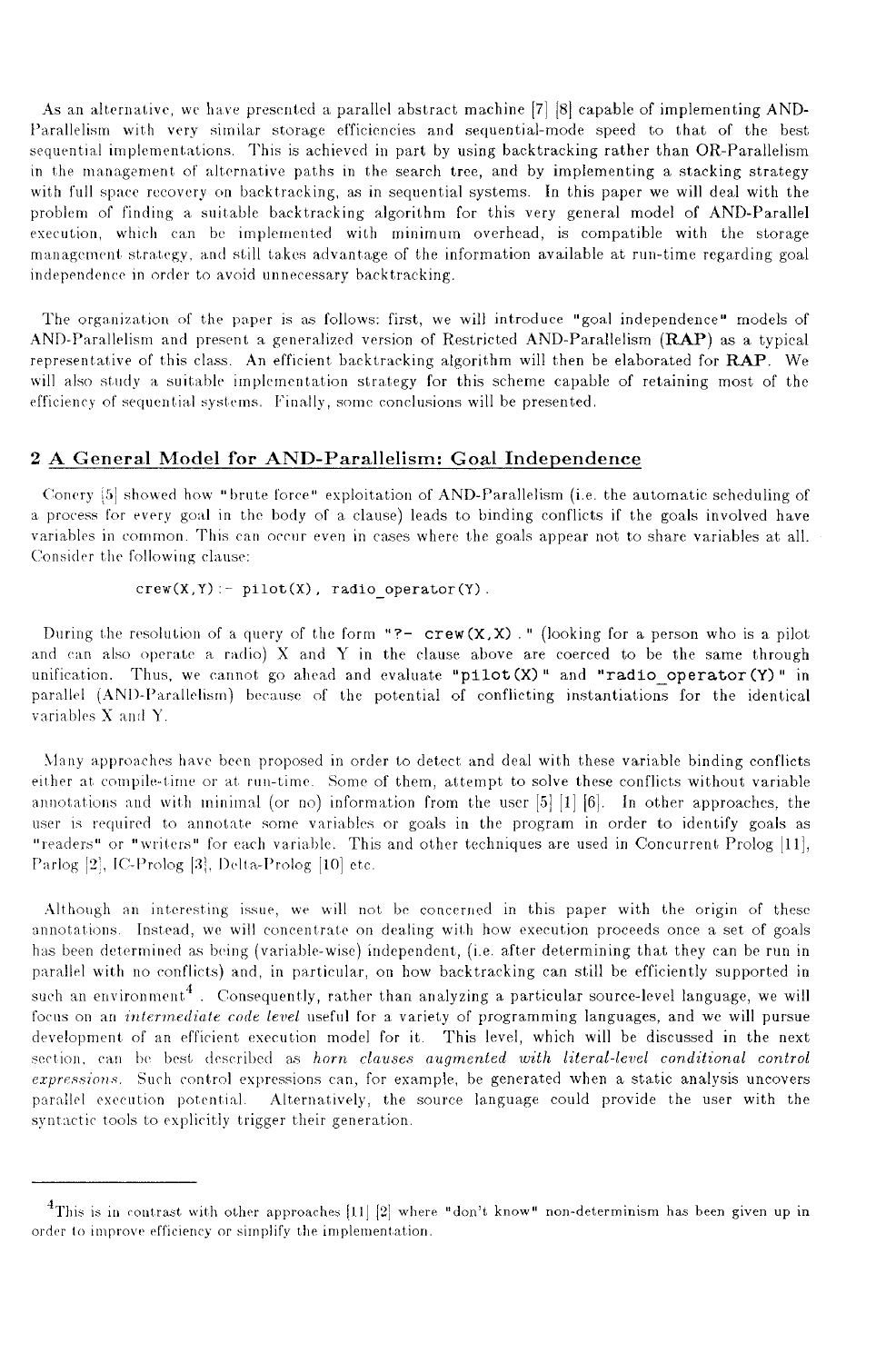Concerning the character of these expressions, note that in logic programs, the same clause can be used in various ways, depending on the run-time polarity (instantiation state) of interceding variables. Ideally, these expressions should be capable of dealing with the different cases involved, with a minimum of run-time overhead. *Restricted AND-Parallelism* **(RAP)** [6] is a technique which provides this capability by making it possible to choose at run-time between parallel and sequential execution (i.e. to generate several possible execution graphs) based on variable dependency checks. Such run-time determinations are embodied in what has been referred to as *Conditional Graph Expressions* (CGE's). In the next section we will present a generalized version of such a computation model which subsumes DeGroot's original definition of **RAP** and CGE's. It will be the backtracking behavior of this generalized model that we will study in the subsequent sections.

### 3 Forward Execution

As explained above, **CGE's** can be used for reducing run-time data dependency analysis overhead for AND-Parallel logic programming systems to a number of simple checks. Herein, a **CGE** is (informally) defined as a series of conditions followed by a conjunction of goals, i.e.:

( <CONDITIONS> I goall & goal2 & ... *&* goalN )

where "<CONDITIONS>" represents any number of conjunctions or disjunctions of checks on a < **variable list > . A <variable\_list >** is a collection of variable names which have their first occurrence before (i.e. "to the left of", in Prolog) the  $\langle$  CONDITIONS $>$  field of the current graph expression<sup>5</sup>. In this definition **CGE**'s can appear in the body of a clause in any place a conventional goal may be placed. Therefore they can also appear in a goal position *inside* a **CGE** (nested CGE's). Types of checks which can appear inside  $\langle$  CONDITIONS $\rangle$  are:

- •**ground** <variable list> ): evaluates to *true* if and only if all variables in < **variable\_list** > are ground, i.e. they are instantiated to a term with no uninstantiated variables.
- **independent** (<variable list>): We associate with each variable its "set of contained variables" **(SCV),** defined as follows: If the variable is instantiated to a fully ground term, the **SCV** is *empty.* **If** the variable is uninstantiated, the **SCV** is the singleton containing the variable itself. If the variable is instantiated to a term, and some of its arguments are variables, the **SCV** is recursively defined as the union of the SCV's for each of those variables. The independent( <variable\_list> ) check succeeds if and only if the intersection of all the **SCV**'s associated with each variable in  $\lt$  **variable** list  $>$  is  $\epsilon m$ *pty*<sup>6</sup>.
- The logical values **true** and **false.**

Since each of the checks inside < **CONDITIONS** > will evaluate to **true** or **false, < CONDITIONS** > , being constructed as conjunctions and/or disjunctions of these checks, will also eventually evaluate to **true** or **false.** The forward semantics of CGE's dictates that:

*if <CONDITIONS> evaluates to true, then all expressions inside the CGE can execute in parallel. Otherwise, they must be executed sequentially and in the order in which they appear within the expression.* 

i.e. only those variables in the head or in goals to the left of the current **CGE** (including those in a **CGE** the current expression may be nested in) can be checked.

 $^{6}$ Much more economical independence algorithms (such as DeGroot's [6]) can be used in practice, as long as they are conservative, i.e. they never declare a set of dependent variables as independent (although they may "give up" and declare some variables as dependent rather than traversing very complex terms).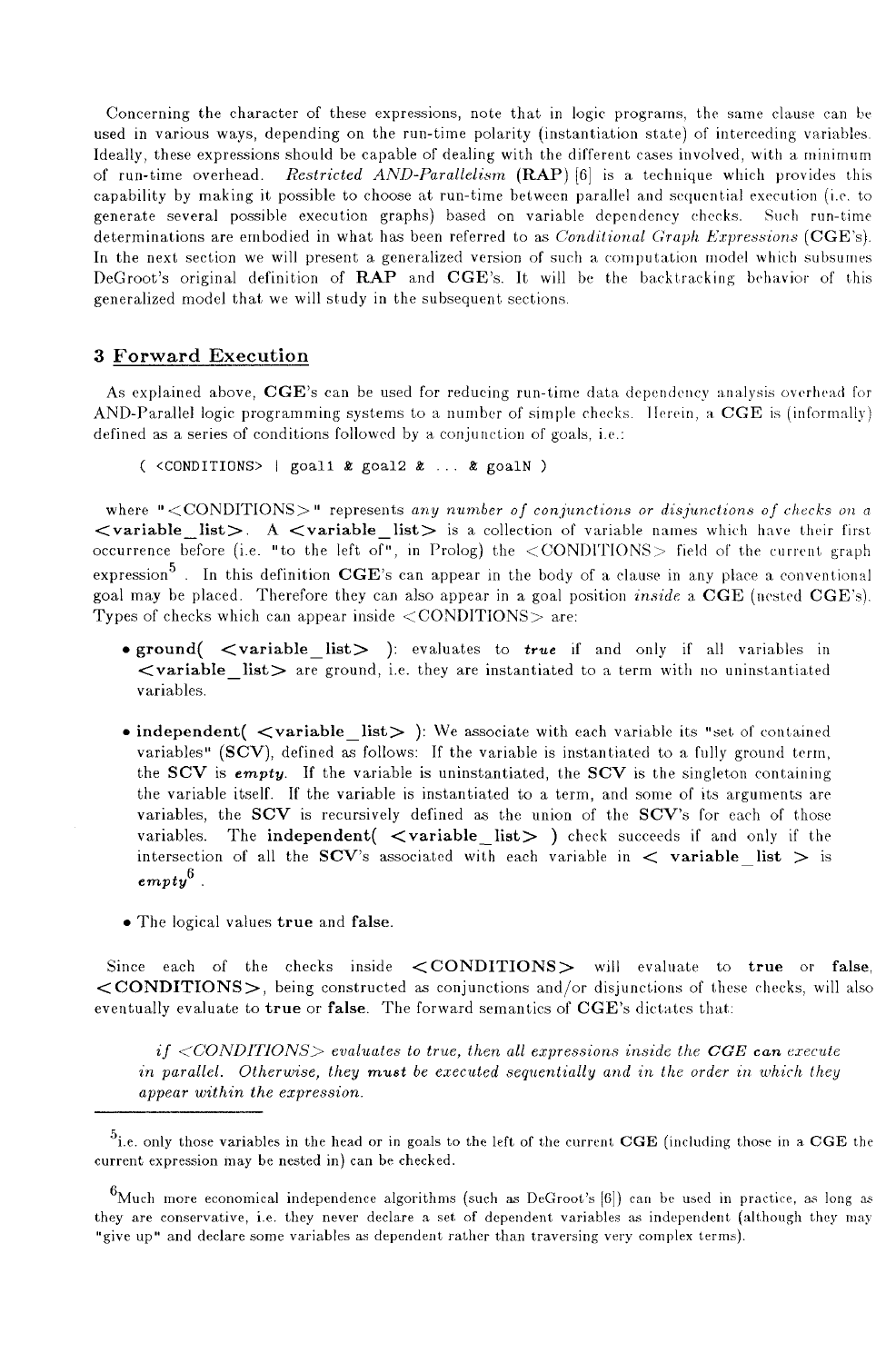An example will clarify this further. Suppose we have the following clause:

 $f(X,Y) := g(X,Y), h(X), k(Y).$ 

In general, the three goals in the body of  $f(g, h$  and  $k)$  cannot run in parallel because they have variables in common. Nevertheless, if both X and Y are ground when f is called, all goals can then run in parallel. This fact can be expressed by using the following **CGE:** 

 $f(X,Y) := ($  ground $(X,Y) | g(X,Y) \& h(X) \& k(Y)$ 

According to the forward execution semantics above, this means that X and Y should be checked and, if they are both ground, then  $g$ ,  $h$ , and  $k$  can be executed in parallel and execution will proceed to the right of the expression only after all goals inside succeed. Note that this also means that if X and Y are ground but for some reason (for example, lack of free processors) g, h, and k are executed sequentially, this can be done in any order. Otherwise, if X and Y are not both ground,  $g$ ,  $h$ , and  $k$  will run sequentially and in the order in which they appear inside the **CGE.** Selection between one mode of execution and the other is done by a simple run-time check. Of course the expression above only takes care of a rather trivial case. A more interesting execution behavior can be extracted from the following expression:

 $f(X,Y)$  :- (  $ground(X,Y)$  |  $g(X,Y)$  & (  $indep(X,Y)$  |  $h(X)$  &  $k(Y)$  ) ).

Now, if X and Y are not ground upon entry to the graph expression, g will be executed first. As soon as g succeeds, indep(X,Y) is checked in the hope that X and Y will be independent (either because one of them was ground by g or because they are still uninstantiated and do not "share" —as they would if  $g$  had matched against " $g(X,X)$ ."). If they are still independent then h and k can run in parallel. Note that if X and Y are ground upon entry of f then *all* goals will run in parallel as in the previous expression.

Sometimes it is necessary to express the fact that a number of goals can run in parallel, independently of any other consideration (perhaps because the programmer knows how a procedure is going to be used). This can be easily accomplished by writing **true** in place of < **conditions** > or eliminating the < **conditions** > field altogether. Thus, in the following expressions, g, h, and k can always run in parallel:

 $f(X,Y)$  :- ( true |  $g(X)$  & h(Y) & k(Z) ).  $f(X,Y) := (g(X) \& h(Y) \& k(Z) ).$ 

This illustrates how CGE's are a superset of other control annotation schemes such as the parallel connective of Delta-Prolog  $(\sqrt[n]{n})$  [10].

#### 4 Backward Execution

We refer to backward execution as the series of actions that follow failure in the head or body of a clause. In normal (i.e. sequential) Prolog execution this involves going back to the most recent point at which alternatives were still unexplored (most recent choice point). This definition is not directly applicable any more if some of the goals in the body of a clause have been executed in parallel: since execution of these goals was concurrent, there is no chronological notion of "most recent" to apply to the different choice points available. Although several sophisticated approaches have been proposed in order to solve this problem **[5]** [lj they are either not applicable to the semantics of CGE's (and other Goal Independence models) or they involve too much bookkeeping overhead at run-time. In this section we will analyze the different cases involved in the backtracking of CGE's and we will propose a general backtracking algorithm that will handle these cases efficiently, while taking advantage in some cases of goal independence in order to achieve limited intelligent backtracking.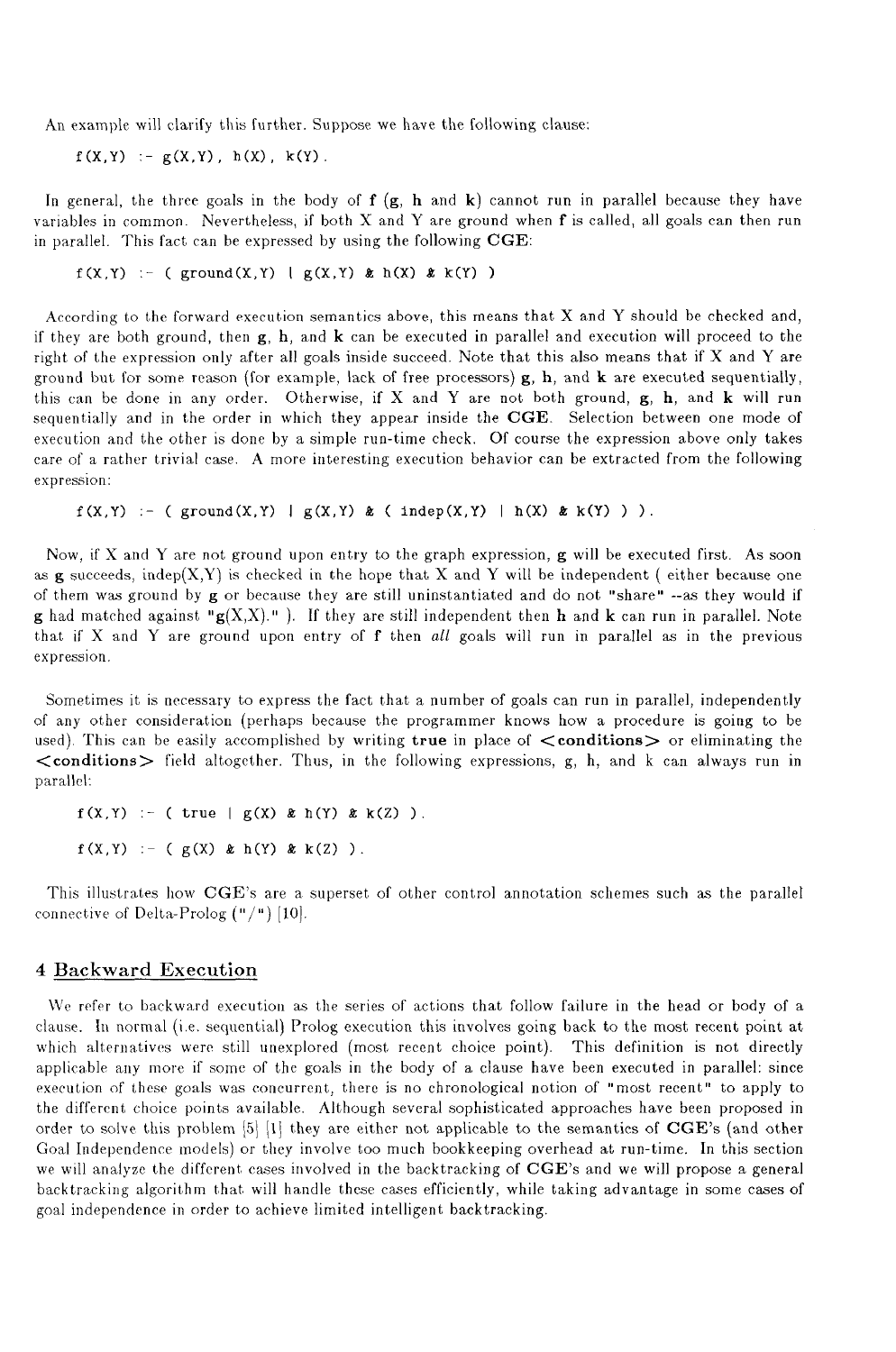Throughout this analysis we will consider the following annotated clause:

f(..): - a(..), b(..),  $\langle$  < conditions >  $| c(.) \& d(.) \& e(.)$ , g(..), h(..).



Figure 1: Backtracking cases for a CGE

In the trivial case when  $\lt$ **conditions** is evaluated to false, execution defaults to sequential, and normal (Prolog) backtracking semantics can obviously be applied. We will therefore shift our attention to the cases where **<conditions >** evaluates to **true.** We illustrate in figure 1 the different backtracking situations through back arrows annotated by case numbers, where the cases arc the subject of the following text.

#### *Conventional Backtracking:*

- • **Case 1-** This is the trivial case in which backtracking still remains the same as for sequential execution. For example, if b fails and **a** still has alternatives, or if h fails and g still has alternatives.
- • **Case 2-** This is also a trivial case: if **a** fails, the next alternative of f will be executed next. If there are no more alternatives for f, then f will fail in its parent and we recursively deal with the failure at that level.

## *Conjunctive failure; "inside " backtracking:*

• Case 3- This is the case if c, d, or e fail while the body of the CGE is being executed the first time through (i.e. we are still **"inside"** the **CGE).** 

Suppose **d** fails. Since we are running in parallel, we know that **<conditions >** evaluated to true. This means that c, d, and **e** do not share any uninstantiated variables. Thus, the variable binding that caused the failure of **d** could not have been generated by **c** or e. Therefore it would be useless to ask **c** and/or **e** for alternatives and it is safe to kill the processes running c, d, and e, and to backtrack to the most recent choice point before the **C GE** (for example, b here). In this way this scheme very simply incorporates a restricted version of intelligent backtracking with only the overhead of remembering that we are **"inside"** the **CGE** when failure occurs.

#### *"Outside" backtracking:*

• **Case 4-** This is the most interesting case: we have already finished executing all goals inside the **CGE** -we are **"outside"** the **CGE-** and we fail, having to backtrack into the expression. This is the case if g fails.

First, since this information will prove very useful, we will assume that processors not only report eventual goal resolution success, but also whether unexplored alternatives still remain for this goal. It will be shown how such information can be used in our context to simply extend the conventional backtracking algorithm to one that deals with CGE's:

o If g fails and none of the **CGE** goais has unexplored alternatives, we will backtrack to b just as we would in the sequential execution model.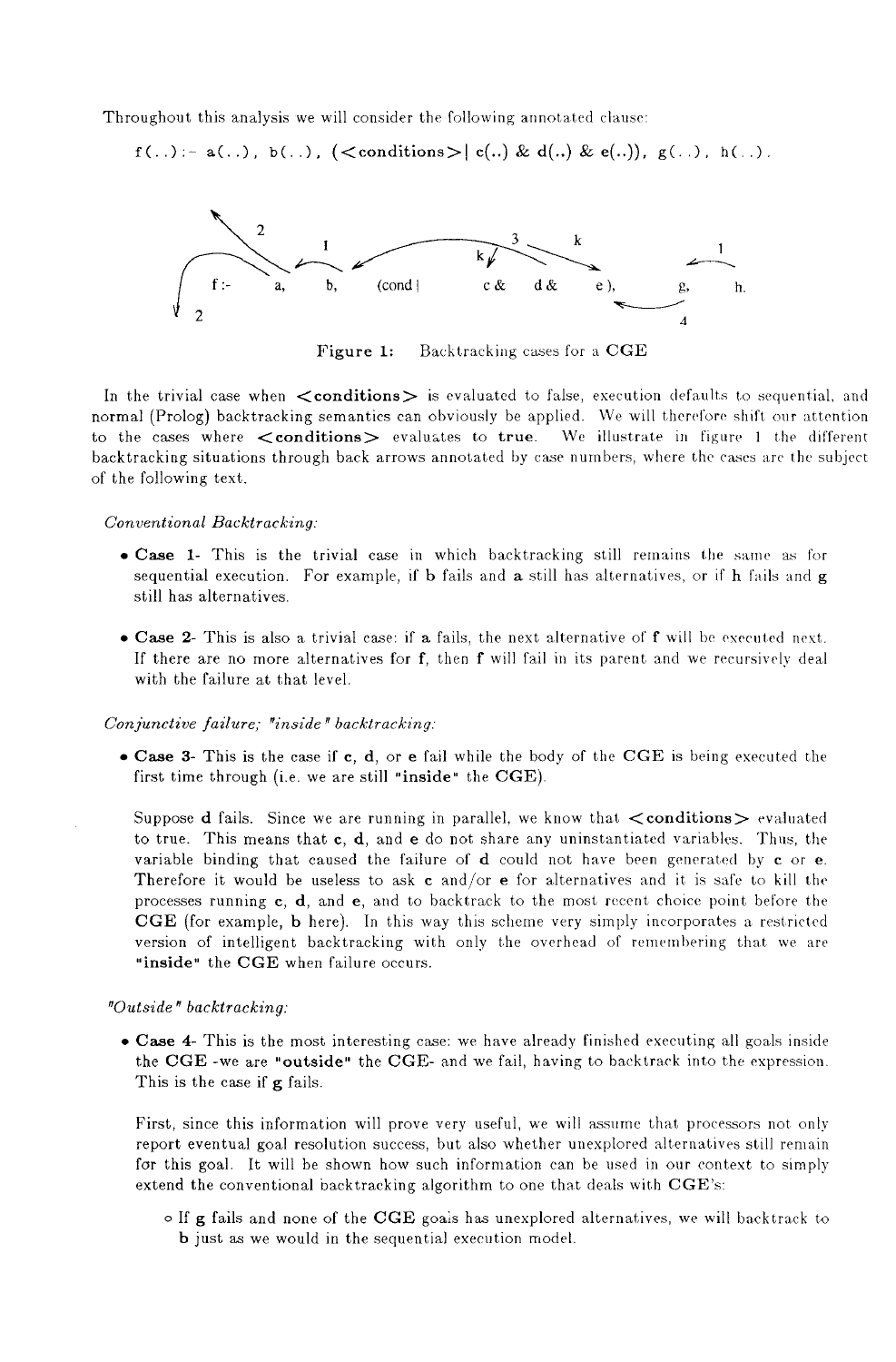- o If g fails and one or more **CGE** goals still has unexplored alternatives, our object will be to establish a methodology whereby all the combinations of those alternatives **will**  have a chance to be explored, if needed, before we give up on the whole **CGE** and backtrack to alternatives prior to it. The methodology we chose is one that will generate those alternatives *in the same order as that produced by naive sequential backtracking.* The idea is then to reinvoke the process which corresponds to the first goal with alternatives found when scanning the **CGE** *in reverse order* (i.e. reinvoking the "rightmost" goal with alternatives). This process will then, in turn, report either **success** (with or without pending alternatives) or **failure.** 
	- **If failure** is reported, we simply perform the next invocation in the order described above. Of course when a **failure** is reported by the leftmost goal with alternatives in the **CGE,** we give up on the whole expression and backtrack as in **Case 1** above.
	- • **If success** is reported, then we shift into forward AND-Parallel execution mode and *trigger the parallel evaluation of all the goals, if any exist, to the right of the succeeding one in the* CGE. Note that, if such goals do exist, they will be started from scratch since the last thing they would have reported would have been a **failure, which** we **will** assume here would have caused the termination of the corresponding process.

Note how the approach described above extends the "most recent choice point" backtracking model to a parallel execution model, preserving the generation of all "tuples" and offering parallel forward execution after backtracking. Also, goal ordering information provided by the user or by the compiler is preserved, and used in tuple generation. Alternatively, sometimes we might not be interested in generating all possible tuples for a conjunction of independent goals. Instead we might be interested in generating only one and "committing" to it. This can be easily annotated by including a "cut" after the **CGE** or by substituting the "|" in the **CGE** by "!".

In the above, we presented the AND-Parallel model backtracking algorithm through the use of a specific example. The general algorithm can be described as follows:

- Forward Execution: During forward execution leave a choice point marker (CPM) at *each choice point (traditional sequential mode) and a parallel call marker (PCM) at each* **CGE** *which evaluates to true (i.e. each* **CGE** *which can actually be executed in parallel). Mark each* **PCM** *as* **"inside"** *when it is created, trigger the parallel resolution of the* **CGE** *goals, and change the* **PCM** *mode to* **"outside"** *when all those goals report success.*
- • *Backward Execution: When failure occurs, find the most recently created marker*  **(PCM** *or* **CPMj.** *Then:* 
	- o *If the marker is a* **CPM,** *•backtrack normally (i.e. as in sequential execution) to that point.*
	- o / / *the marker is a* **PCM** *and its value is "inside", cancel ("kill") all goals inside the* CGE, *fail (i.e. recursively perform the Backward execution).*
	- o *If it is a* **PCM** *and its value is "outside", find the first goal, going right to left in the* CGE, *with pending alternatives which succeeds after a "redo", and then "restart" all goals in the* **CGE** *"to its right" in parallel. If no* **CGE** *goal is found to succeed in this manner, fail (i.e. recursively perform the Backward execution).*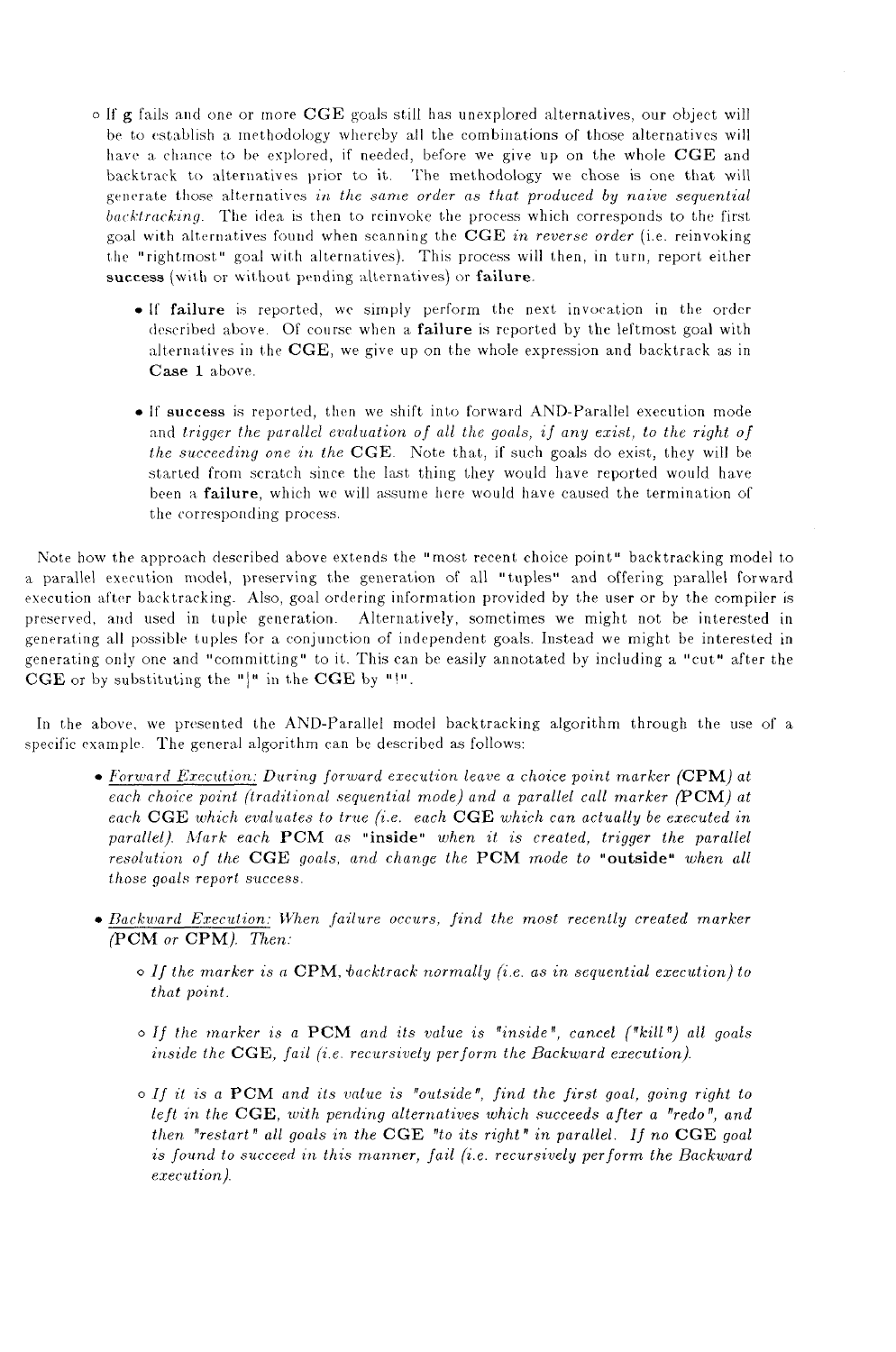We have not mentioned nested CGE's until now in order to make the discussion clearer. However, the algorithm works just as nicely with nested  $CGE$ 's, if it is applied recursively. A simple way of proving this intuitively is to "unravel" the recursive treatment of a nested **CGE** into treatment of a "dummy" goal whose corresponding clause simply embodies the nested **CGE.** The algorithm also turns out to be very simple to implement at the abstract machine level. This will be clear when we present the implementation scheme in the following section. Other special cases will be covered then. In particular we will see how backtracking in the case where some of the goals which could have been executed in parallel are executed locally in a sequential way (e.g. due to a lack of resources) fits trivially within the same scheme<sup>7</sup>.

## **5 Efficient Implementation of the Algorithm**

Although logic programs can present considerable opportunities for AND-Parallelism, there are always (determinate) code segments requiring sequential execution. A system which can support parallelism while still incorporating the performance optimizations and storage efficiency of current sequential systems is thus highly desirable. This is the approach taken in our design: to provide the mechanism for supporting forward and backward execution models for AND-Parallelism as extensions to the ones used in a high performance Prolog implementation. This has two clear advantages'. first, sequential execution is still as fast and space efficient as in the high performance Prolog implementation (modulo some minimal run-time checks); second, the model is offered in the form of *extensions,* which are fairly independent, in spirit, of the peculiarities of that implementation. Therefore, the approach described here is applicable to a variety of compilation/stack based sequential models.

#### **5.1 Implementing Backtracking in Sequential** Systems

The Warren Abstract Machine (WAM) [12] is an execution model coupled with a host of compilation techniques leading to one of the most efficient implementations of Prolog today. Before we present our strategies for implementing **CGE** based AND-Parallelism with the associated backward execution mechanism, we will review here summarily the backtracking mechanism of the WAM since that will constitute our starting point.

In the WAM, backtracking is accomplished through the use of *choice point* frames. A *choice point* is created when the first of a sequence of alternative clauses is entered. It contains all the necessary information needed to restore the state of the machine and pick up the next alternative clause when it becomes necessary to do so. This is the case when we have a failure (e.g. when an invoking goal does not find a matching clause head). Backtracking at that point is accomplished by simply locating the most recent *choice point* (pointed to by register B), restoring the machine state from its content, and restarting from there with the next alternative. This can be seen in figure 2 where the following data areas are shown:

- The *Stack:* where *choice points* and *environments* are created, updated and discarded as needed. Only *choice points* will be shown and discussed here since we want to concentrate on the backward execution model.
- The *Heap:* where data structures and long-lived global variables are created, updated, and discarded (upon backtracking).
- The *Trail:* where variables getting instantiated, but potentially needing undoing such instantiations, are remembered (one entry per such variable).

We call the approach described in this section *"point backtracking".* In *"streak backtracking"* literals to the right of the one being reinvoked are restarted in parallel with this reinvocation. Due to space limitation we will have to avoid discussing here *streak backtracking* or possible optimizations for these approaches.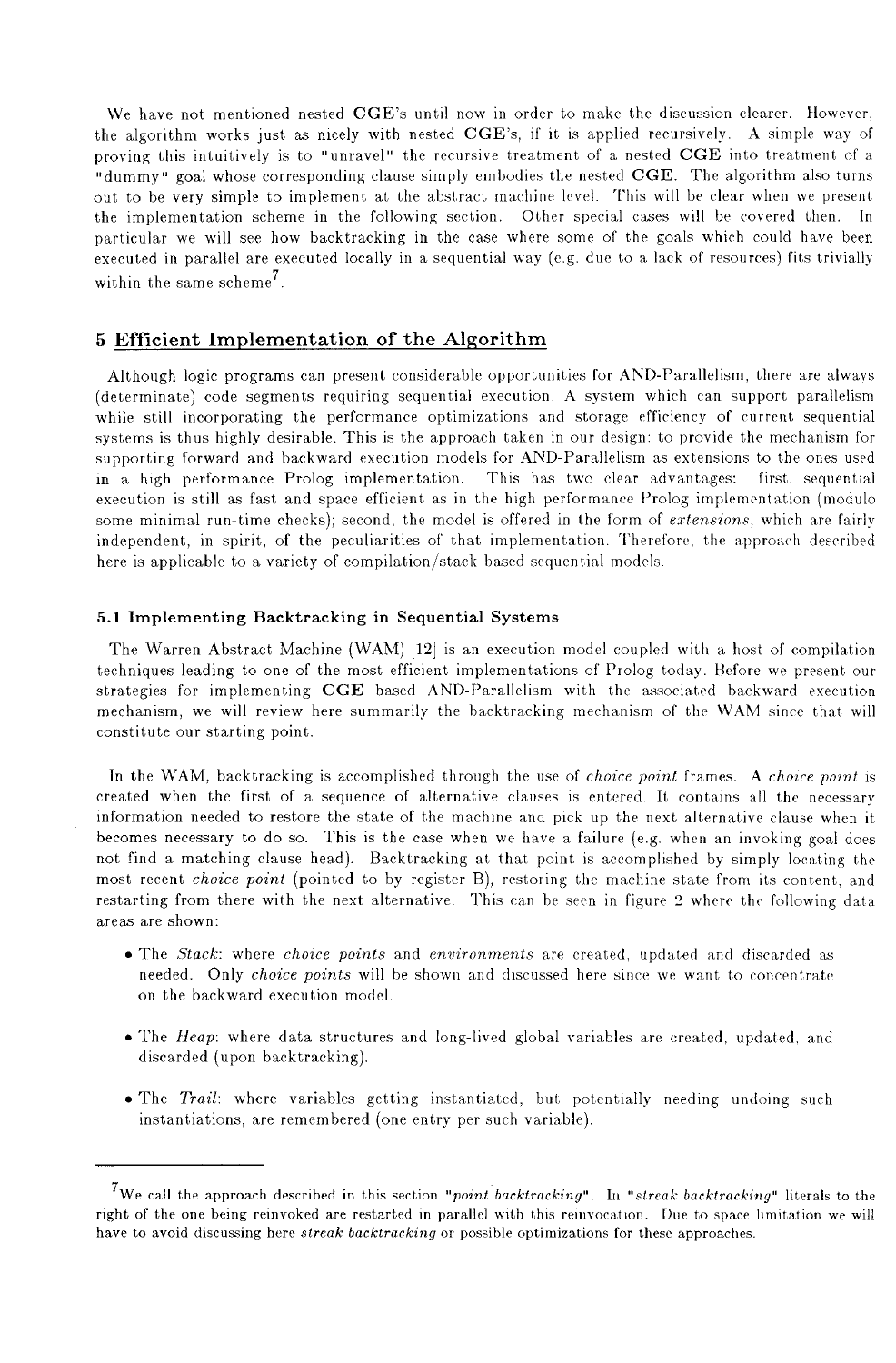Figure 2 corresponds to the execution of the clauses in the following example (labels have been given to the different clauses involved):



Figure 2: Choice Point Based Backtracking in Sequential Systems

Upon entering *procedure a:,* since a has alternatives, we create the corresponding *choice point* needed in the event of backtracking back to this point. Execution of a then starts with the first alternative *al:.*  This situation is depicted in figure 2-A. We show here only the following information included in the *choice point* (other information will be skipped for the sake of brevity):

- A pointer to the next unexplored alternative clause *aS:.*
- The value of the *Heap* pointer in register H at the time this *choice point* was created.
- The value of the *Trail* pointer in register TR at the time this *choice point* was created.

When the head of *al:* unifies successfully with the invoking goal, *procedure b:* is entered. Again a *choice point* is created, since b also has alternatives (figure 2-B). Suppose now that some goal fails in the body of *bl:,* and that no more choice points have been created. The following sequence of actions takes place resulting in *backward execution* (this is illustrated in figure 2-C):

- The most recent *choice point* is fetched through register B's content.
- The top of the *Heap* pointer (register H) is reset to the value saved in the fetched *choice point.* This will discard all the data just made obsolete by the failure that caused the backtracking.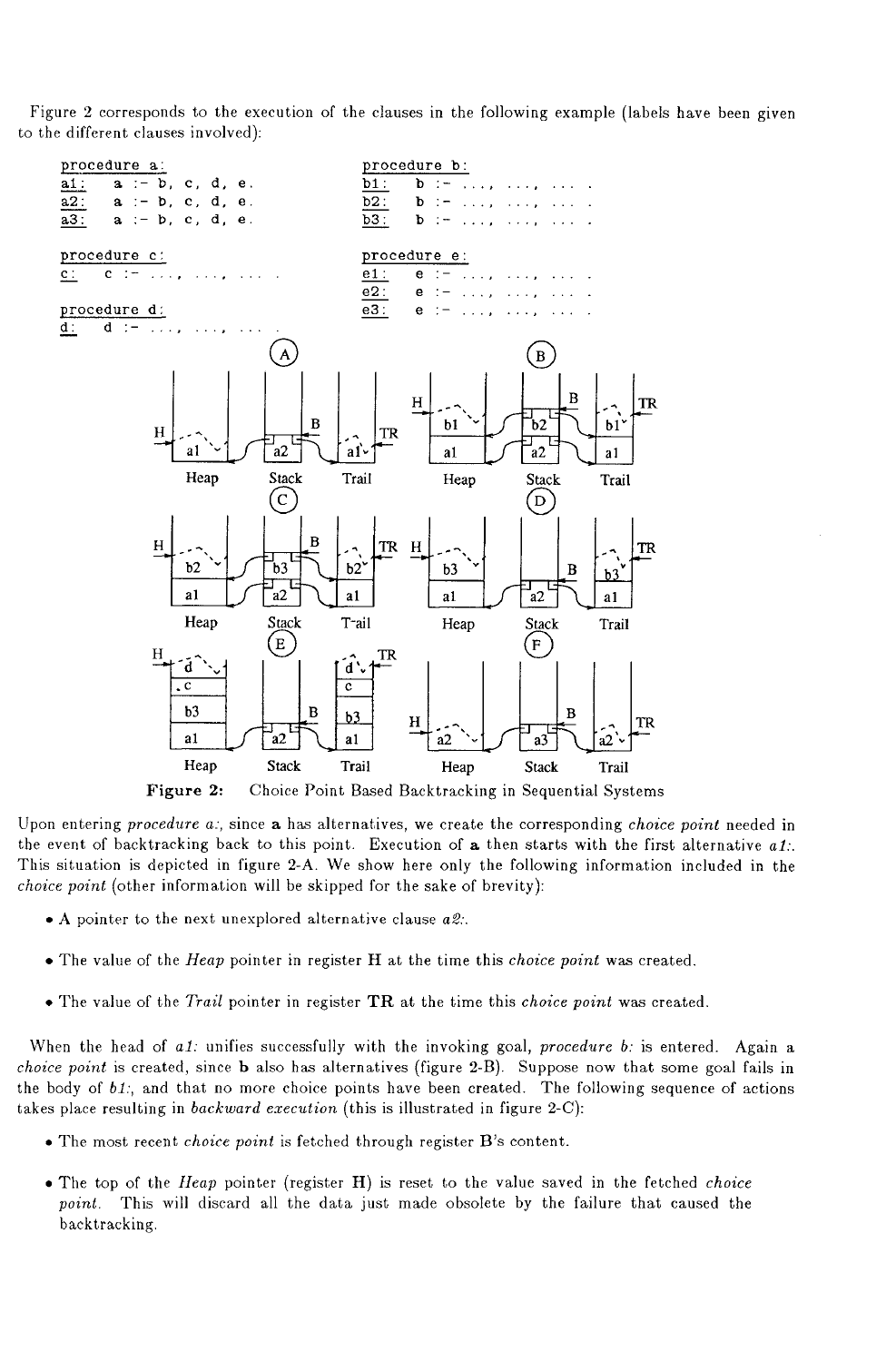- The variables remembered through entries located between the current top of the *Trail* stack and the *Trail* pointer saved in the fetched *choice point* are reset to uninstantiated. This is done because the instantiations being reset were made obsolete by the failure that caused the backtracking. Of course the top of the *Trail* pointer (register TR) is also reset appropriately.
- Finally, the next alternative *bS:* indicated in the *choice point* is picked up and execution proceeds from there. We also want at this point to indicate that the next alternative clause is *bS:* by updating the *choice point* appropriately.

If b should fail again, we would repeat the above sequence of actions, and start execution of *bS:.*  However this time there are no more alternatives for *procedure b:.* This means that the *choice point*  associated with *procedure b:* should be discarded and register B should be reset to the most recent one prior to the one being discarded. This is only possible if the *choice points* are chained together (This is one of the information items that we are not showing in the *choice point* frames illustrated in figure 2).

In figure 2-E we depict the situation after *bS:* and *c:* have succeeded, and we are executing *d:.* Note that since neither *c:* nor *d:* have alternatives, no more choice points have been created on the *Stack.*  Therefore, if *d:* should fail at this point, the general backward execution model using the current most recent *choice point* (fetched through register B) would correctly take us to alternative clause *a8:.* This is shown in figure 2-F. Some interesting points to be noted are:

- This implementation achieves efficient garbage collection of *Heap* space upon backtracking: all data created there during forward execution are discarded automatically by appropriately resetting register H.
- Identifying the most recent *choice point* is immediate, since it is always pointed to by register B.
- • *Choice points* are only created when they are needed (i.e., when the clauses have alternatives) and they are discarded efficiently when they are not needed any more.

#### **5.2 Implementing Backtracking in AND-Paralle l Systems**

As stated before, our objective is to implement an AND-Parallel system with the associated backward execution mechanism presented earlier in section *4,* while still preserving the efficiency present in sequential implementations similar to the WAM reviewed above. Our conceptual starting point is that a parallel execution of AND-siblings is going to correspond to a parent process controlling children processes handling independently the execution of the parallel siblings. Also processes have their own execution environments *(Slack, Heap, Trail,* as well as a machine state). The allocation of processes to processors is of course subject to the availability of such parallel system resources. One of the natural extensions to such a general model is that the parent process could execute one or more children processes instead of just idling while waiting for other children processes' responses: this will be discussed in more detail in section 5.3 on local execution of parallel goals, showing how the existing data areas *(Stack, Heap,* and *Trail,* etc.) can be shared for this purpose.

The control structure that the parent uses for its supervisory task will be referred to as a "parallel call" frame *(Parcall frame* in short) and will be located in the parent process's *Stack* (therefore three types of frames can now be found there: *Environments, Choice Points,* and now, *Parcall Frames).* The most recent *Parcall Frame* is pointed to by register PF . *Parcall Frames* are created when a CGE evaluates to **true,** hence clearing the way for the parallel execution of the CGE's sibling literals. The Parcall frame, among other information, contains the following items important for our discussion here<sup>8</sup>:

 $8$ See [8] or [7] for other details on this subject.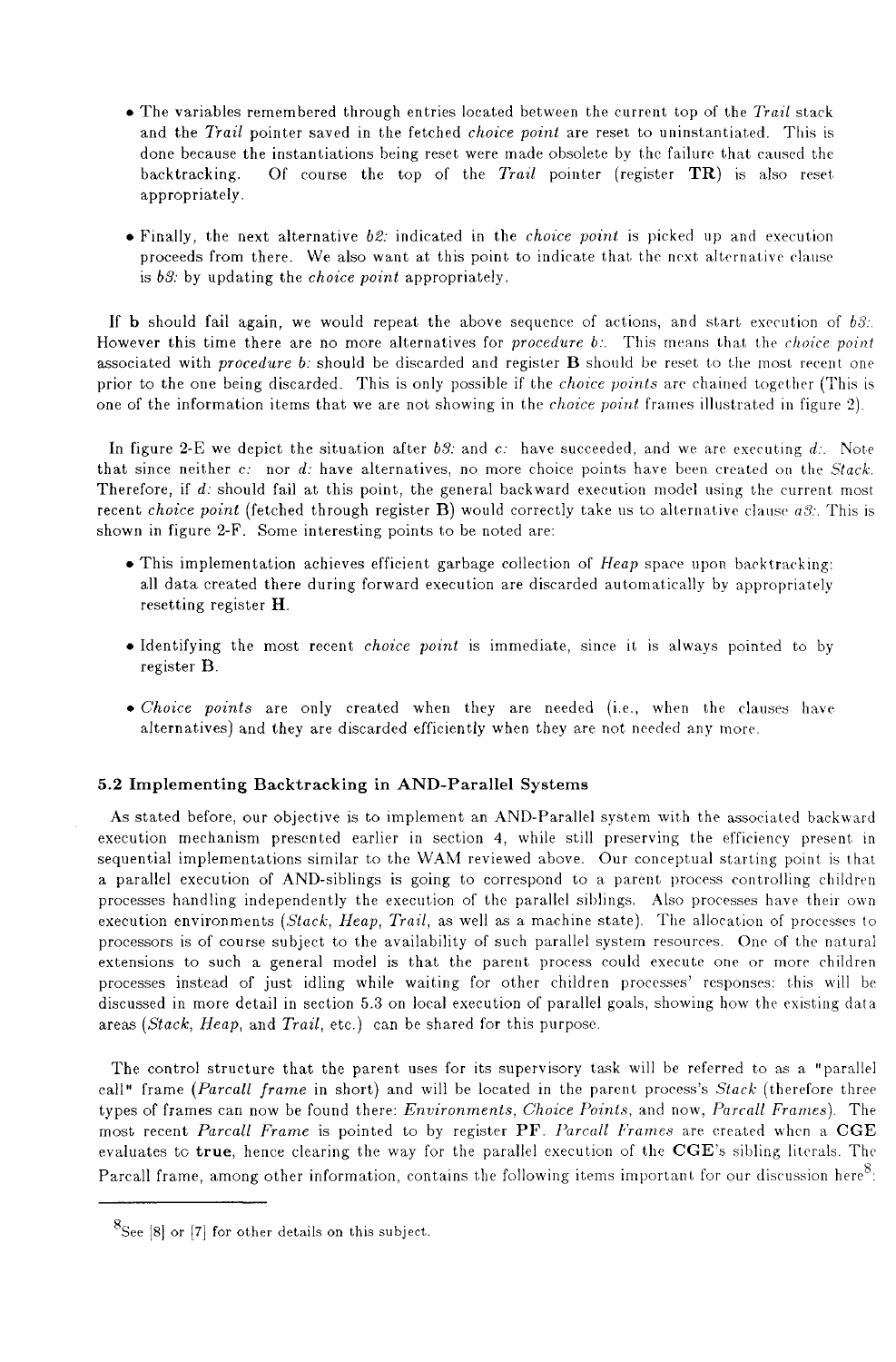- One slot for each of the sibling literals inside the CGE, consisting of the following fields:
	- o the Id of the child process corresponding to this literal
	- o completion status of the process (i.e. *processing, succeeded with pending alternatives, succeeded with no alternatives,* or *failed).*
- A flag indicating whether we have just entered the CGE or whether we are backtracking into it after the initial entry and at least one successful exit. This is a materialization of the "inside"/"outside" indication discussed in the backtracking algorithm in section 4.

In addition to these slots, a *Parcall Frame* contains other information needed for process synchronization, as well as in the event of backtracking out of a  $\mathbf{CGE}$  to a preceding literal.

We will now show how the introduction of *Parcall Frames,* their relationship to *Choice Points,* and the manipulation of both types of frames will materialize the algorithms introduced in section 4 and make it possible to manage both forward and backward execution as a natural extension to the WAM model. First we will define two types of failure:

- • *Local Failure-,* the local processor fails while executing a goal, and
- • *Remote Failure:* a "Failure" message is received from a child process.

Now our extended backward execution mechanism is based on recognizing, when either type of failure occurs, whether a *Choice Point* or a *Parcall Frame* is more recent (comparing registers B and PF). The algorithm then follows:

- If *Local Failure,* then:
	- $\circ$  If  $B > PF$  then perform the normal *Choice Point* backtracking.
	- $\circ$  If  $PF > B$  then find the first<sup>9</sup> Parcall Frame child process slot with pending alternatives to respond successfully to a "redo" message. When such a process is found, invoke the parallel execution of all the literals that correspond to the following slots, getting us back in (parallel) forward execution again. If none succeeds, fail by recursively performing this backward execution algorithm in a "local failure" mode.
- If *Remote Failure*, then, knowing definitely that PF > B and that we are in the "inside backtracking" case (that is until we introduce next section's optimization):
	- o "Kill" all goals in the *Parcall Frame,* fail by recursively performing this backward execution algorithm in a "local failure" mode.

The following example will illustrate the above algorithm. Suppose the clauses for "a" in the example in the previous section were annotated in the following way (with embedded CGE's):

 $^{9}$ Slots should always be scanned in the same order, e.g. from the higher addressed ones (hopefully corresponding to rightmost ones in the CGE) to the lower addressed ones. If parallel goals are allowed to execute locally (next section's optimization), then the order of scanning has to be from most recently executed goals (by remote processors) to less recent ones (see section 5.3).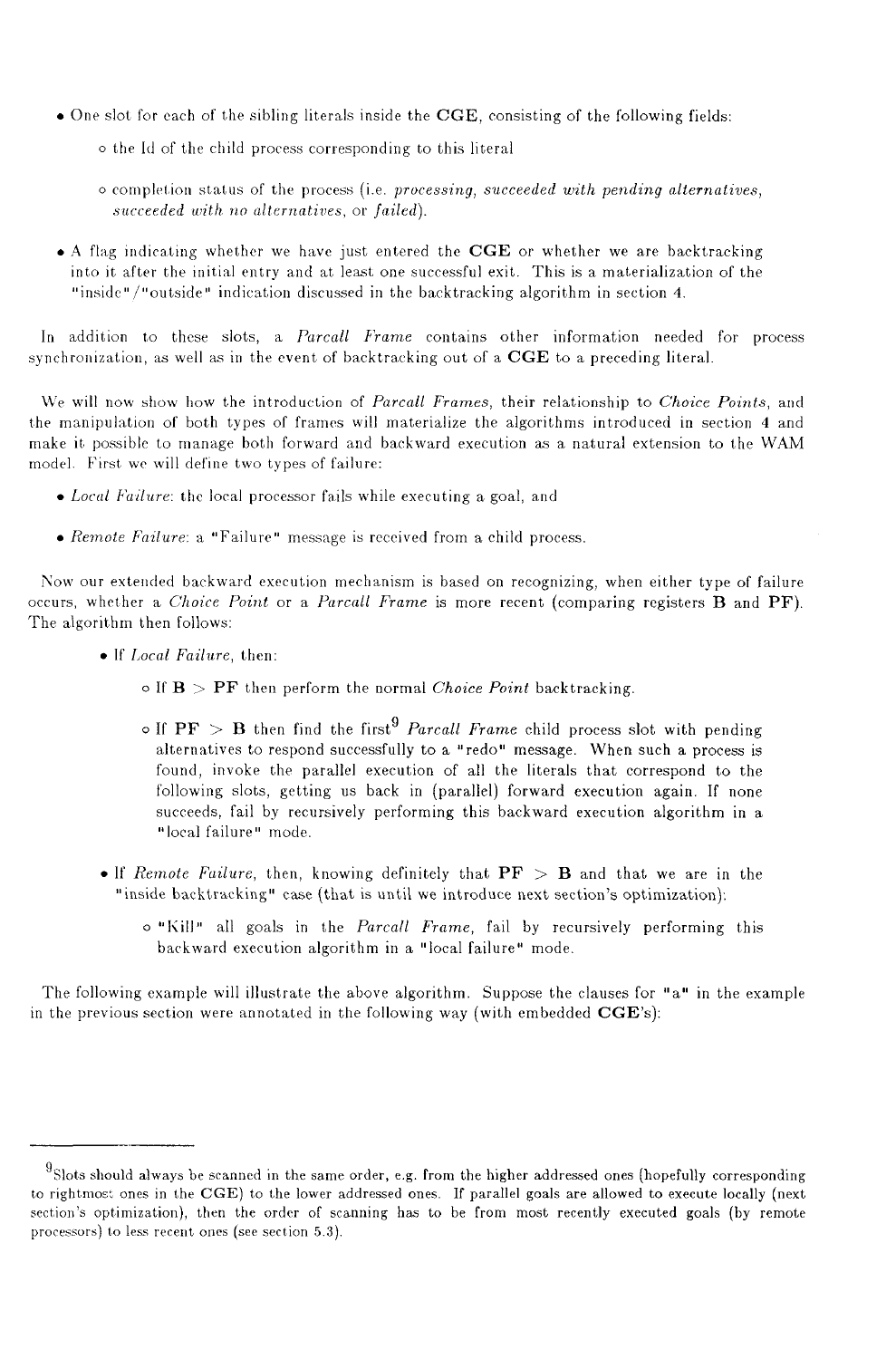

Figure 3: CP/Parcall Frame Based Backtracking in AND-Parallel Systems

Figure 3 illustrates the execution of this example in parallel. Execution of **a** in the "parent" process starts exactly as in the sequential case (figure 2-A vs. figure 3-A). If **condl** failed, execution would proceed just as in figure 2. On the other hand, if **condl** succeeds, a *Parcall Frame,* initialized to "inside" is created, with slots for b, c, and d. This is illustrated in figure 3-B where these goals have been "picked up"<sup>10</sup> by p1, p7, and p5 respectively (the *Trail* is omitted in both the diagrams and the discussions for the sake of clarity). At this point the parent process simply waits for all goals to update their slot's *completion status* field . With the *Parcall Frame* still flagged as "inside", if one of the goals returns failure *(Remote* Failure)) we can backtrack "intelligently" to the last *Choice Point* before the Parcall Frame. In figure 3-C, p5 returned failure for d (p1 and p7 returned with success, with p1's success qualified as with pending alternatives, i.e. there is a *Choice Point* in **pi's** *Stack).* Since the corresponding *Parcall Frame* is still flagged as "inside", an "unwind" message is sent to p7 and p1 (thus disregarding the alternatives in b), and execution is continued with the next alternative of a (figure 3-D).

The next two parts of figure 3 illustrate "outside" backtracking. In figure 3-E we have a situation similar to that in figure 3-B. Processors  $p2$ ,  $p3$ , and  $p7$  "picked up" the goals but this time they all returned successfully (b still having alternatives). At this point we succeed the whole **CGE** by changing

 $^{10}$ All goals in the parallel call are pushed on to a special stack as soon as the parallel call is entered (the checks succeed). From there they can be picked up by other processors or, as we will consider in the next section, by the local one.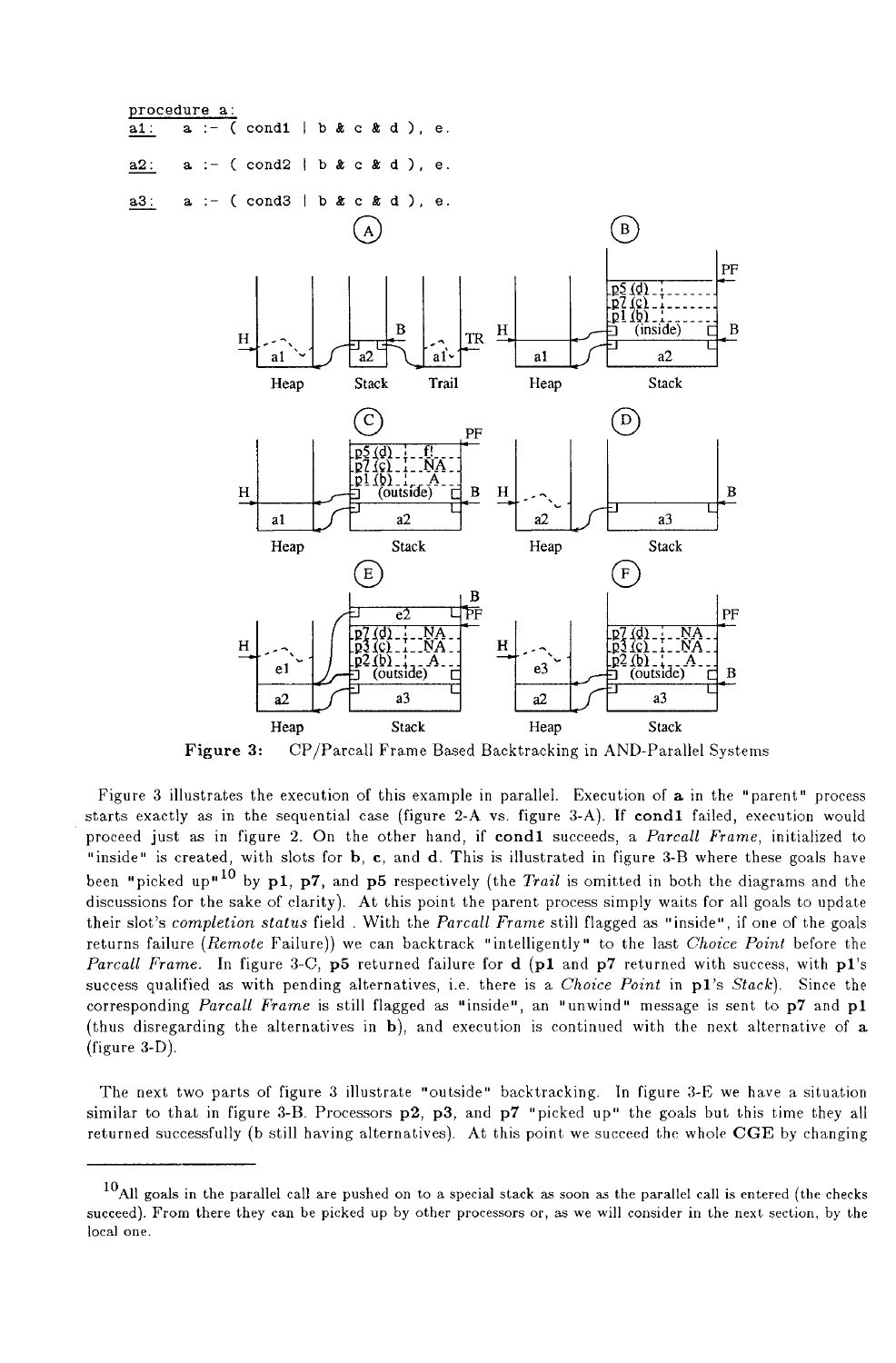the status of the *Parcall Frame* to "outside", and move on to goal e, pushing a choice point (since **e** has alternatives), and finally entering clause *el:.* If *el:* fails, we will then use the available choice point to try *e'2: [Local Failure;* B > PF). Figure 3-F illustrates the situation if *e2:* also fails: the *Choice Point*  has been deallocated and we are executing *eS:.* 

Note that in the event of a *local* failure now, the last *Parcall Frame* is more recent than the last *Choice Point* ( $PF > B$ ) and, since its status is "outside", the corresponding backtracking algorithm will be run on it: select the first goal with alternatives (b), send a "redo" to it (to p2, which will execute it by making use of the *Choice Point* on top of its local *Stack,* just as if a local failure had occurred). If p2 now returns failure, since there are no more slots with alternatives in the *Parcall Frame,* we will deallocate it (after sending "unwind" messages to the child processes corresponding to all the slots, so that their *Heaps* will be deallocated and their *Trails* unwound) and use the next entry on the *Stack* (a's choice point) to backtrack to *aS:.* If, on the other hand, p2 had returned success, we would invoke the parallel execution of all the goals corresponding to the following slots, hence "shifting gears" to "Forward Execution". Note that we can safely assume that the CGE will be successfully exited at this point since those goals are being redone from scratch and we know that they have succeeded in the past!

#### **5.3 Local Execution of Parallel Goals**

One obvious optimization to the scheme above is to let the local processor pick up some of the goals in the *Parcall Frame* and work on them itself, instead of just idling while waiting for children processes responses. This is very important in that it allows the generalization of the architecture to any number of processors (including a single one). Such scalable systems could then run parallel code with "graceful" performance improvement or degradation depending on the available resources. Also, a single processor would run the parallel code at comparable speed to equivalent sequential code, while still taking advantage of the opportunity for "intelligent backtracking" present in "inside" backtracking.

In a multiprocessing system, local execution of parallel goals can be accomplished by creating a new process which will pick up the goal. Figure 4 shows a more efficient way of handling the execution of parallel goals locally, by stacking them on the local stack much in the same way as they would be in a sequential implementation. In figure 4-A, *bl:* has been immediately "picked up" by the local processor (and the corresponding slot has been marked accordingly — "=\*=" ) while **c** and d have been "picked up" by  $p7$  and  $p5$ , as in figure 3-B. Execution of the goal taken locally proceeds as normal (figure 4-B), but note that the *Parcall Frame* is still marked as "inside". In this figure p5 has returned (with no *alternatives)* and p7 is still working on its goal. In the event of either a local or a remote failure now, "inside" (i.e. "intelligent") backtracking would occur (as in figure 3-D). However, this would only be triggered locally if b runs out of alternatives. A first failure in *bl:* in figure 4-B would use the *Choice Point* and continue with *b2:,* just as if it were being executed remotely.

If all goals succeed, we will continue with e, data structures and *Choice Points* being again simply pushed on top of their respective areas *(Heap* and *Stack,* figure 4-C). "Outside" backtracking will work in a similar way as before, but with the difference that *goals executed locally will always be backtracked first:* in figure 4-C, if **e** runs out of alternatives, we will try all the alternatives of b before using the *Parcall Frame.* This is perfectly valid, as long as it is used consistently, since the order of execution is immaterial inside a parallel call. The *Stack* status of figure 4-C is therefore equivalent to the one found while executing the following clause using the scheme described in the previous section:

**a** :- (c & d ), b, e.

Figure 4-D depicts "outside" backtracking after all goals executed locally have run out of alternatives. We are executing *eS:* after *bS:* (both choice points have been discarded). If failure occurs in *eS:,* we will find the *Parcall Frame* above any choice points, and execute the "outside" algorithm. In this case, since no goals in the *Parcall Frame* have alternatives, we will simply discard the *Parcall Frame* itself (sending "unwind" messages to p5 and p7) and try the next alternative of **a** *(aS:)* as in figure 3-D.

An interesting situation occurs if external failure arrives while the local processor is executing a goal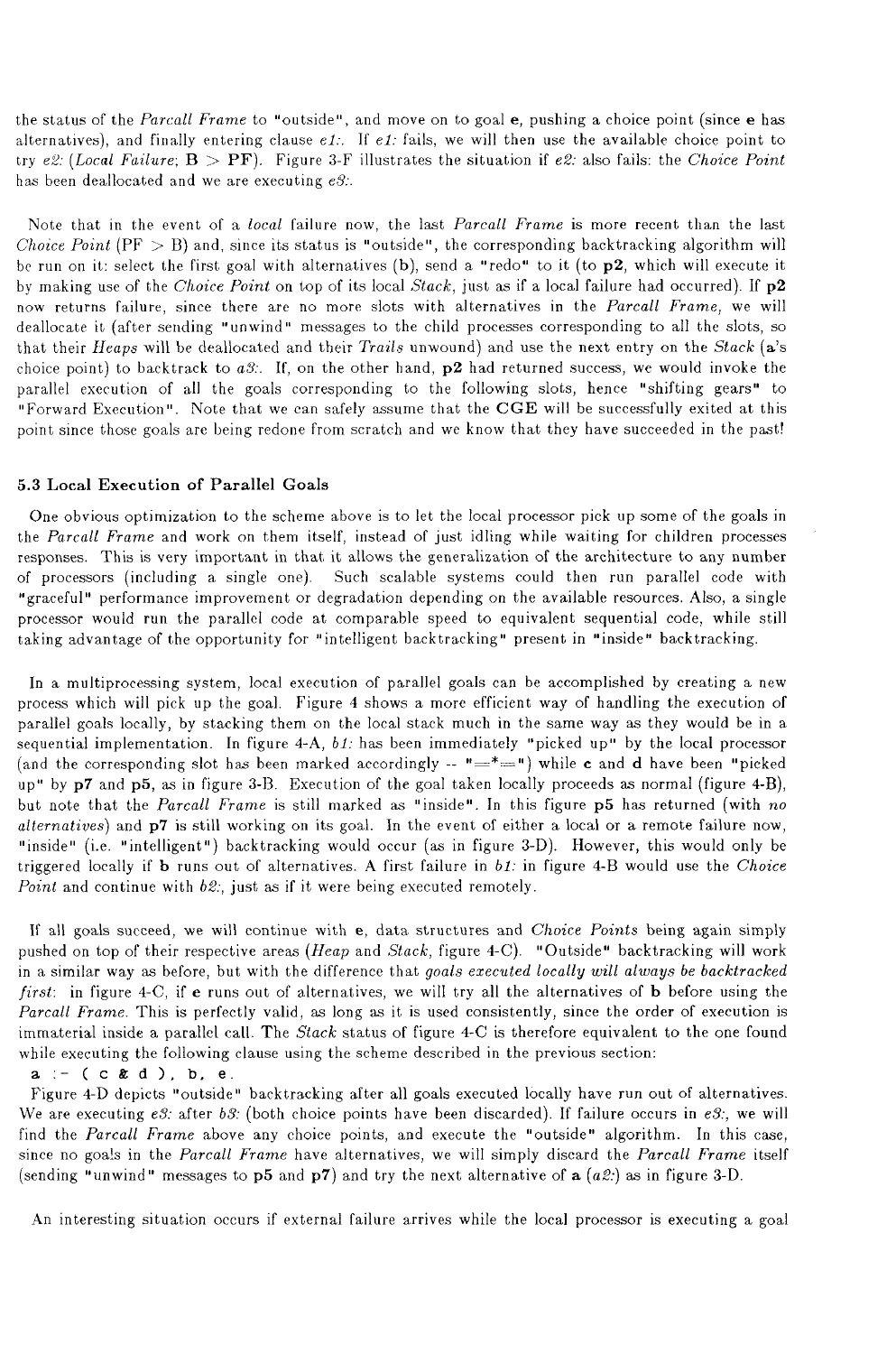

**Figure 4:**  CP/Parcall Frame Based Backtracking With "Local Goals"

from the parallel call, and this goal in turn has generated other *Parcall Frames.* Suppose that in figure 4-B execution of *bl:* has pushed other *choice points* and *Parcall Frames* on the *Stack.* If p7 (c) returns at this point with failure, all those entries, and their corresponding data structures (in the *Heap)* have to be deallocated. This turns out to be simple if p7 provides the value of the PF pointer for the *Parcall Frame* containing the goal failing (it can be "picked up" with the goal). Then we only need to use the backtracking information in that Frame to recover all space (i.e. just above *al:* for the *Heap* in figure 4-B). Of course, all processes started by the execution of b need to be cancelled. This is also easily accomplished by following the chain of *Parcall Frames,* from the one on top to the one given by p7. sending "kill", "unwind" etc. messages to all slots that are not marked local (" $=$ \* $=$ "). This is very similar to what a processor has to do when it *receives* a "kill" message.

In summary, an algorithm along the same lines as the one presented in the previous section can be used when **CGE** goals are executed locally, provided it is adapted to handle the extra special cases involved:

- If *Local Failure,* then:
	- $\circ$  If  $B > PF$  then perform the normal *Choice Point* backtracking.
	- $\circ$  If  $PF > B$  and the status of the *Parcall Frame* is "inside", "kill" all goals in the *Parcall Frame* (by sending "kill"/" unwind" messages to all non-local slots in this *Frame;* local goals will be deallocated automatically by the local trimming of the stacks) and fail by recursively executing this algorithm in a *Local Failure*  mode.
	- $\circ$  If  $PF > B$  and the status of the *Parcall Frame* is "outside", then find the  $first^{11}$  parcall frame child process slot with pending alternatives to respond successfully to a "redo" message. When such a process is found, invoke the parallel execution of all the literals that correspond to the following slots, and of all those literals which were executed locally  $1^2$ . If none succeeds, fail by recursively executing this algorithm in a *Local Failure* mode.

The correct scanning order now is *opposite to that in which the goals were picked up by remote processors.*  A simple way of following this order by making use of an extra field in the child process slot is shown in **[8].** 

 $^{12}$ Note that all local goals have been completely backtracked before we arrive at this point.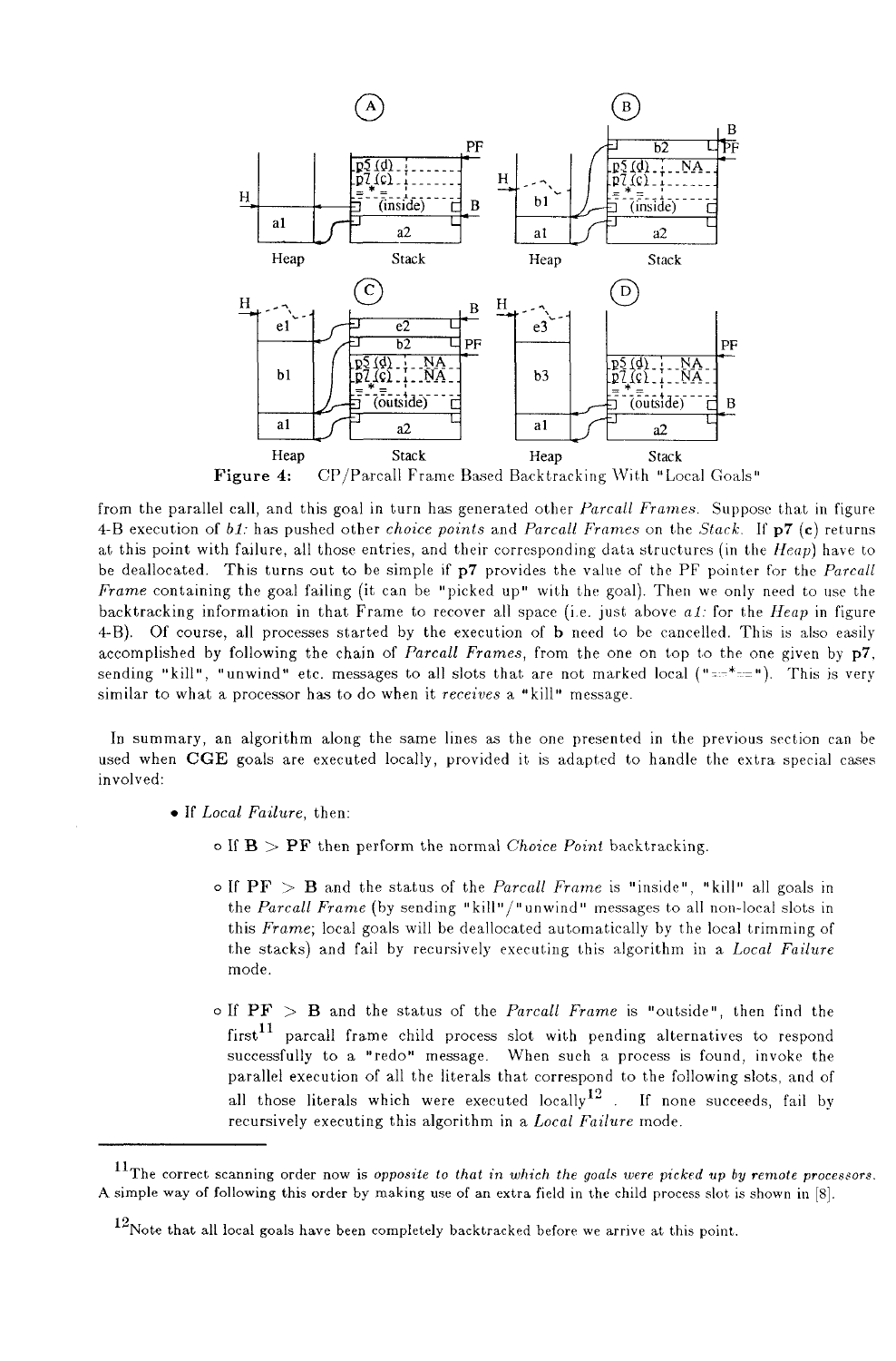- o If there are no choice points or *Parcall Frames* available, report failure to parent.
- If *~emote failure,* then:
	- $\circ$  If the PF value received is the same as the current one: we are in a similar case to the second one above.
	- o If the PF value received is lower than the current one: follow chain of *Parcall Frames* "killing" dependent processes up to and including referred Frame; fail by recursively executing this algorithm in a *Local Failure* mode.

Note that although the description is lengti.y because of the many cases involved, the abstract machine can select the appropriate case using extremely simple arithmetic checks ( $B > PF$  or  $B < PF$ ; Status 1 or 0) and the actions are in any case very simple and determinate. Backward execution can be performed in parallel (i.e. unwinding of *Trails,* killing of descendants etc.) with very little overhead. Then forward execution is resumed also in parallel. Also note that, since in this model local goals are backtracked first, and there is no a priory knowledge of which goals will be executed locally, the order in which solutions are produced depends on run-time factors, even though *all* solutions will still be produced. We are also considering a slightly different model where any compile-time established order can be preserved. A description of such a model will be reported elsewhere.

### 6 Conclusions

In the previous sections we have presented an apploach to AND-Parallel execution of logic programs, goal independence, which characterizes models such as our generalized version of restricted AND-Parallelism. We have then proposed a series of algorithms for management of backtracking in this class of AND-Parallel execution models, offering an efficient implementation scheme and some examples to illustrate its operation. We argue that this solution cleanly integrates one form of AND-Parallelism with the implementation technologies of high performance Prolog systems with efficient data storage management similar to the Warren Abstract Machine. Also, a form of restricted intelligent backtracking is provided with virtually no additional overhead. "Soft" degradation of performance with resource exhaustion is attained: even a single processor will run any parallel program while still supporting restricted intelligent backtracking when goals are independent.

The discussions in this paper concentrated on the backtracking algorithms. We have also covered other areas of the design of an AND-Parallel implementation, such as an instruction set and Abstract Machine 18], goal scheduling and memory management issues, and a more detailed system architecture. The reader can find more detailed information regarding some of these subjects in [7].